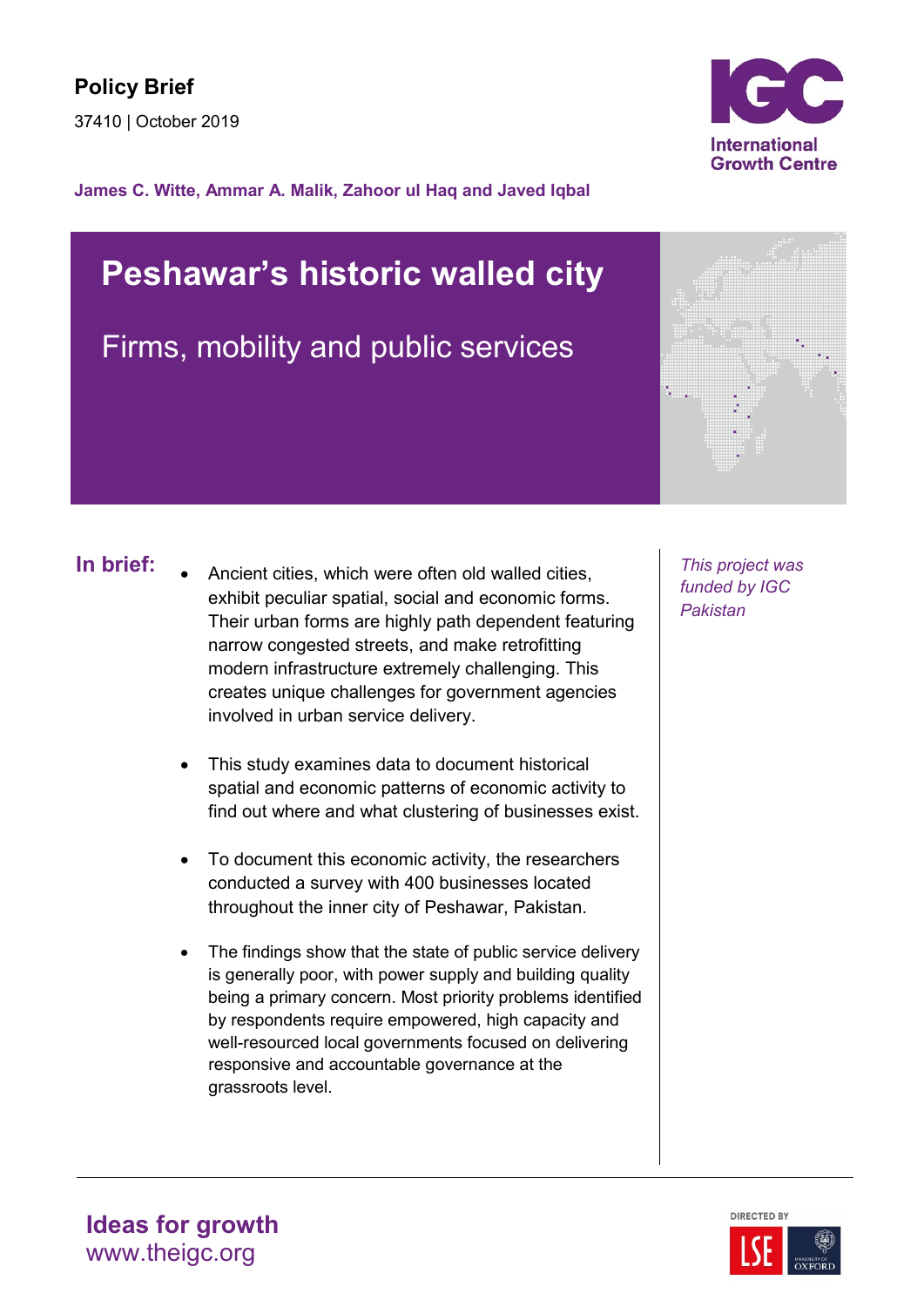# **Overview of the research**

In inner cities, economic specialisation based on historic spatial patterns could arguably improve productivity, but not unless basic urban functions are delivered adequately. In Peshawar's inner city, most of the workforce consists of low-income individuals, with approximately 75 percent of full-time workers earning 14,500 PKR (\$105) or less per month, and no women owned businesses.

As Peshawar constructs its first mass transit service, the researchers worked in close coordination with provincial government authorities to undertake this project. Since this project was the first attempt to study individual level businesses in the walled city, the total number of businesses, their types or any other parameters were unknown. Therefore, a geographic approach was designed based on prominent local landmarks such as historical markets (e.g.Qisa Khwani Bazar) and key buildings (e.g. Cunningham Clock Tower). This study aimed to examine the inner city's firms layout through the following three questions:

- How feasible are firm surveys in hard to reach places?
- Where and what clustering of businesses exists in the inner city?
- What measures should authorities introduce to ameliorate spatial and economic inefficiencies?

In Peshawar, there is generally an unpredictable law and order situation, with a recent history of terrorism and businesses' fear of tax authorities' attempts at increasing the tax base. Despite these difficulties, the 12-member field team completed 404 surveys spread across 21 partial or full days between March and May 2018. Understanding the role of local intermediaries, such as respected business or community leaders, was critical in achieving desired response rates without which, fieldwork would have remained unfeasible. Besides the frequent reliance on local intermediaries for introductions, on several occasions, local businessmen or residents blocked access to their neighbourhoods. On such occasions, teams were instructed to suspend fieldwork until after interventions from the field team leadership and local community leaders.

Furthermore, in bi- or tri-lingual working environments such as Peshawar, where enumerators interacted with respondents mostly in local language Pashto, followed by Urdu, Hindko and in a few cases English, it was important to create multiple versions of the questionnaire. When attempting to survey individuals in small establishments during the business day, there were challenges, as those individuals were also involved in serving customers, leading to more missing data for questions found later in the survey instrument.

Similarly, data on sales and assets was difficult to collect because of the concern that such information could be used against them. Most of the businesses were undocumented, not registered with the federal board of revenue (FBR) for a national taxation number (NTN) to collect and pay sales taxes. Additionally, they are not registered with the Securities and Exchange Commission of Pakistan (SECP).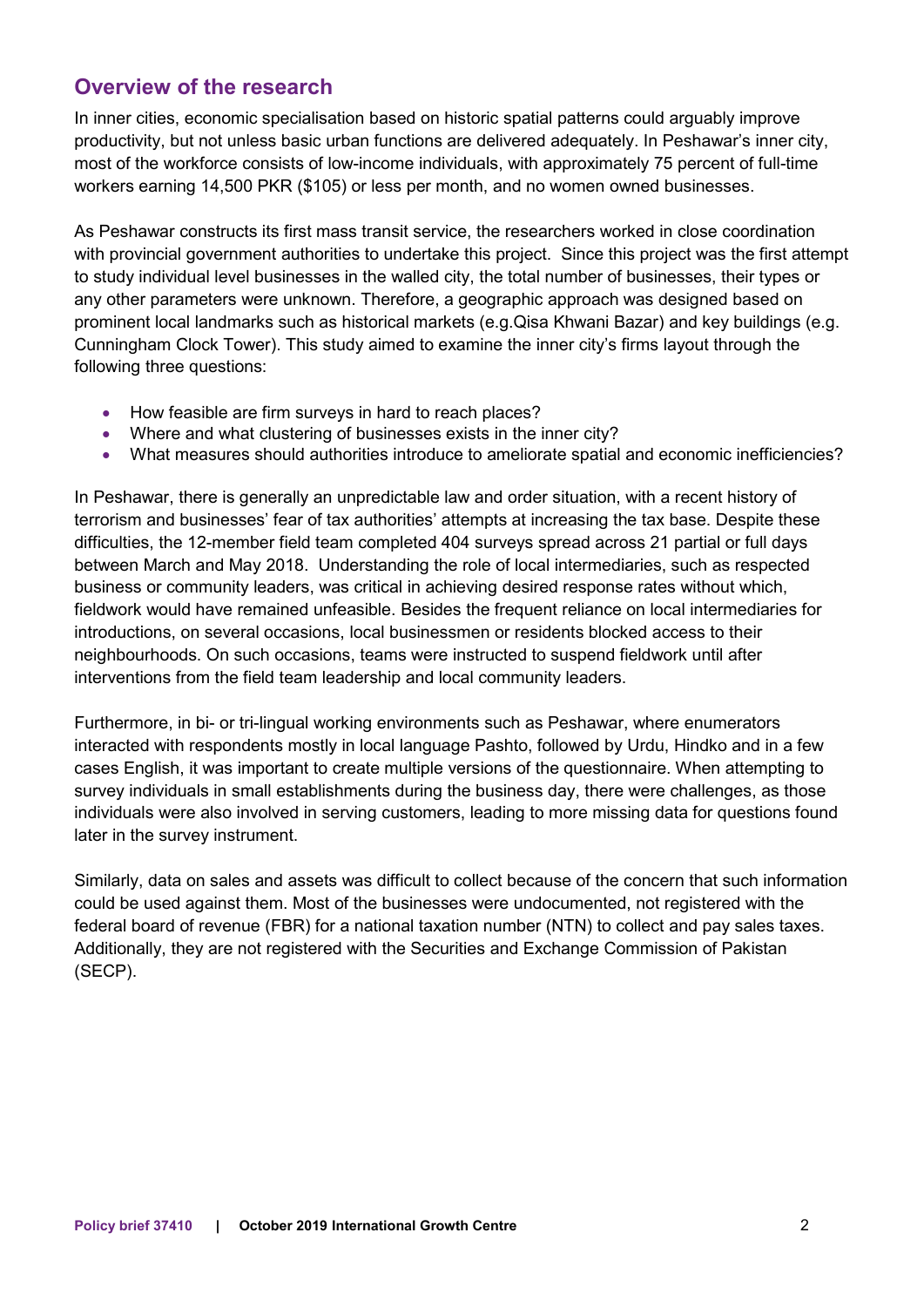#### **Figure 1: Sample by total number of employees**



■1-3 employees ■4-6 employees ■7-9 employees ■10 or more employees

As expected, respondents were particularly reluctant to provide financial data, including employee wages and establishment sales, with only 50.4% providing the former and 32.9% the latter. With this caveat in mind, the reported mean gross sales of 2,694,413 PKR (minimum of 50,000 and maximum of 36,000,000) and mean monthly salary of full time workers of 12,675 (minimum of 2,000 and maximum of 25,000) is consistent with the overall profile of an economy based on small establishments with a relatively low-skilled work force.

## **Findings**

This study found that the majority of businesses within the walled city are either completely, or mostly, operating in the informal economy. The majority of their business transactions are undocumented, i.e. either on cash or informal reference based accounts payables/receivable systems and, thus, are presumably outside the official tax net. In highly congested urban environments, where high buildings and narrow streets block line of sight to cell phone towers and overhead satellites, mobile broadband and GPS coverage could be patchy, and otherwise, unreliable.

Moreover, workers lack adequate public transport access, suppliers do not have large vehicle access for deliveries, and customers find it extremely difficult to find any parking facilities. Due to the absence of public transport services and factors listed above, there are severe constraints on physical mobility that in turn hamper firms' ability to tap into a broader labour market.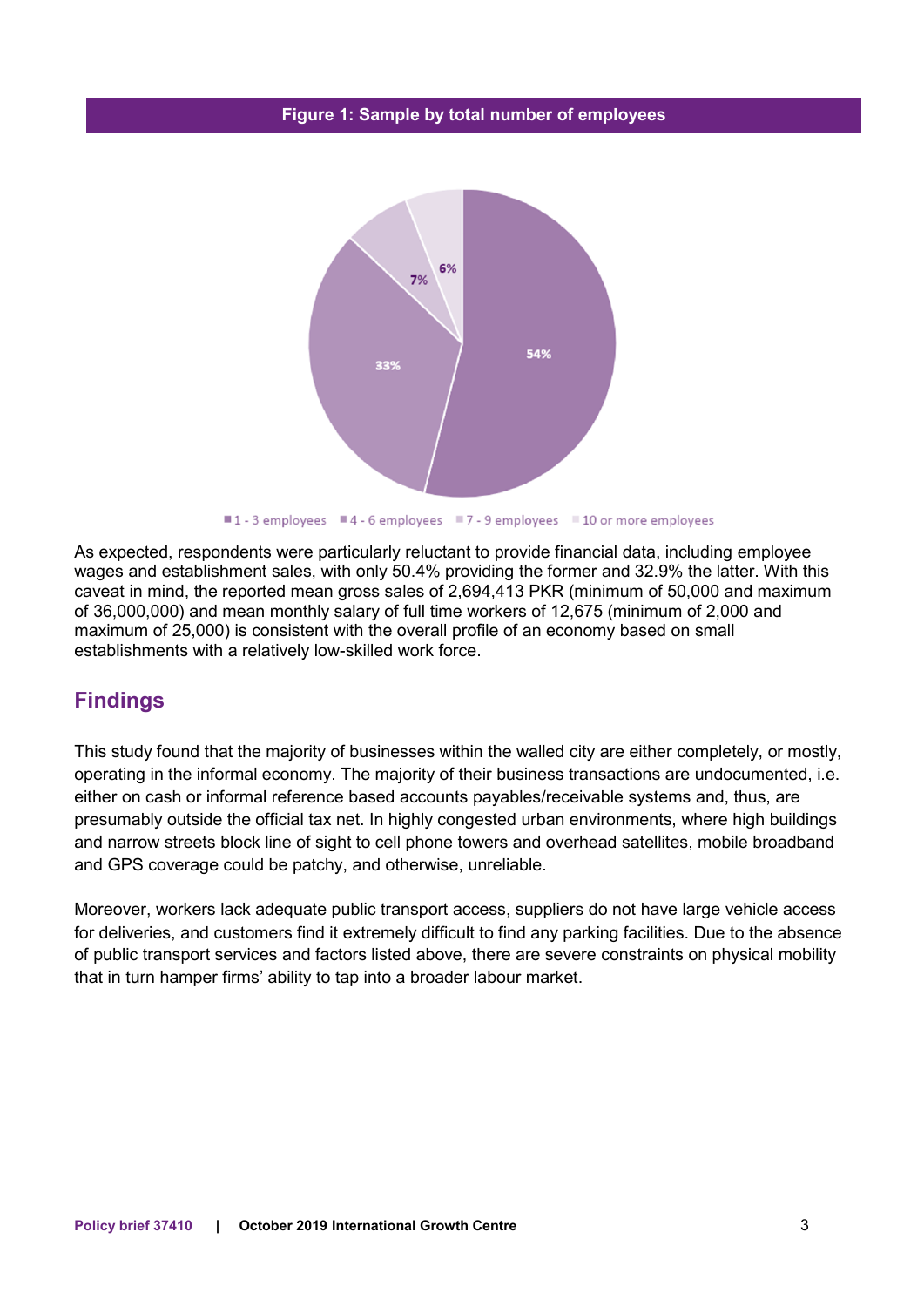| Mode of transportation           | Percent of employees using mode by<br>number of employees |         |         |         |               |
|----------------------------------|-----------------------------------------------------------|---------|---------|---------|---------------|
|                                  | <b>All firms</b>                                          | $1 - 3$ | $4 - 6$ | $7 - 9$ | 10 or<br>more |
| Walk **                          | 58.9%                                                     | 70.2%   | 49.7%   | 39.4%   | 27.3%         |
| Drive/ride on a motor<br>bike ** | 22.3%                                                     | 20.9%   | 21.8%   | 24.2%   | 44.3%         |
| Bus **                           | 13.9%                                                     | 6.3%    | 23.1%   | 26.9%   | 17.5%         |
| Taxi or rickshaw                 | 2.9%                                                      | 1.7%    | 4.0%    | 4.5%    | 5.0%          |
| Ride or drive in a car **        | 1.6%                                                      | 0.8%    | 1.5%    | 5.1%    | 5.9%          |
| $N = 365$ ** p< .01              |                                                           |         |         |         |               |

The same reason explains why motorbikes are dominant in private vehicles in congested conditions, i.e. they are extremely easy to navigate in narrow streets and require no parking. Private car use for work is rare or virtually non-existent, in large part due to time spent in traffic jams and the absence of parking spaces. This implies that firms can only access a limited talent pool of workers, which could stifle growth in productivity.

When asked if transport for employees is a moderate to severe obstacle, only 18.0% of smaller firms but over 2/3rd of larger firms indicated this was a moderate to severe concern. When asked the same question for transport supply chains, these numbers were 34.8% and 56.5% respectively, showing that narrow streets preventing access to larger vehicles is of particular concern. In the case of quintessential public services like electricity and water, these percentages are significantly smaller at 22.2% and 26.1%, and 9.5% to 17.4% respectively. Even though water is a more fundamental public service than transport for average households, firm profitability is more directly associated with the former.

Regarding education and workforce quality, survey respondents were asked their expectations over the next five years of their establishments' demand for employees with varying education. Roughly, three-quarters of the establishments anticipate increased demand for the two highest levels of education: Graduate (72%) and Diploma (76%). Interestingly, but consistent with the types of establishments found in the inner city, more than half of the respondents expected to increase employment of workers who had never been to school (57%).

When examining establishment characteristics, an interesting relationship emerges between ownership and mean gross sales and full-time wages. Employees in rented establishments earn slightly more on average (12,759 PKR) than those working in facilities that are owned (12,407 PKR), however the difference is not statistically significant. The average gross sales of rented establishments are lower (2,166,935 PKR) than the facilities owned (3,523,346 PKR), and this difference is statistically significant.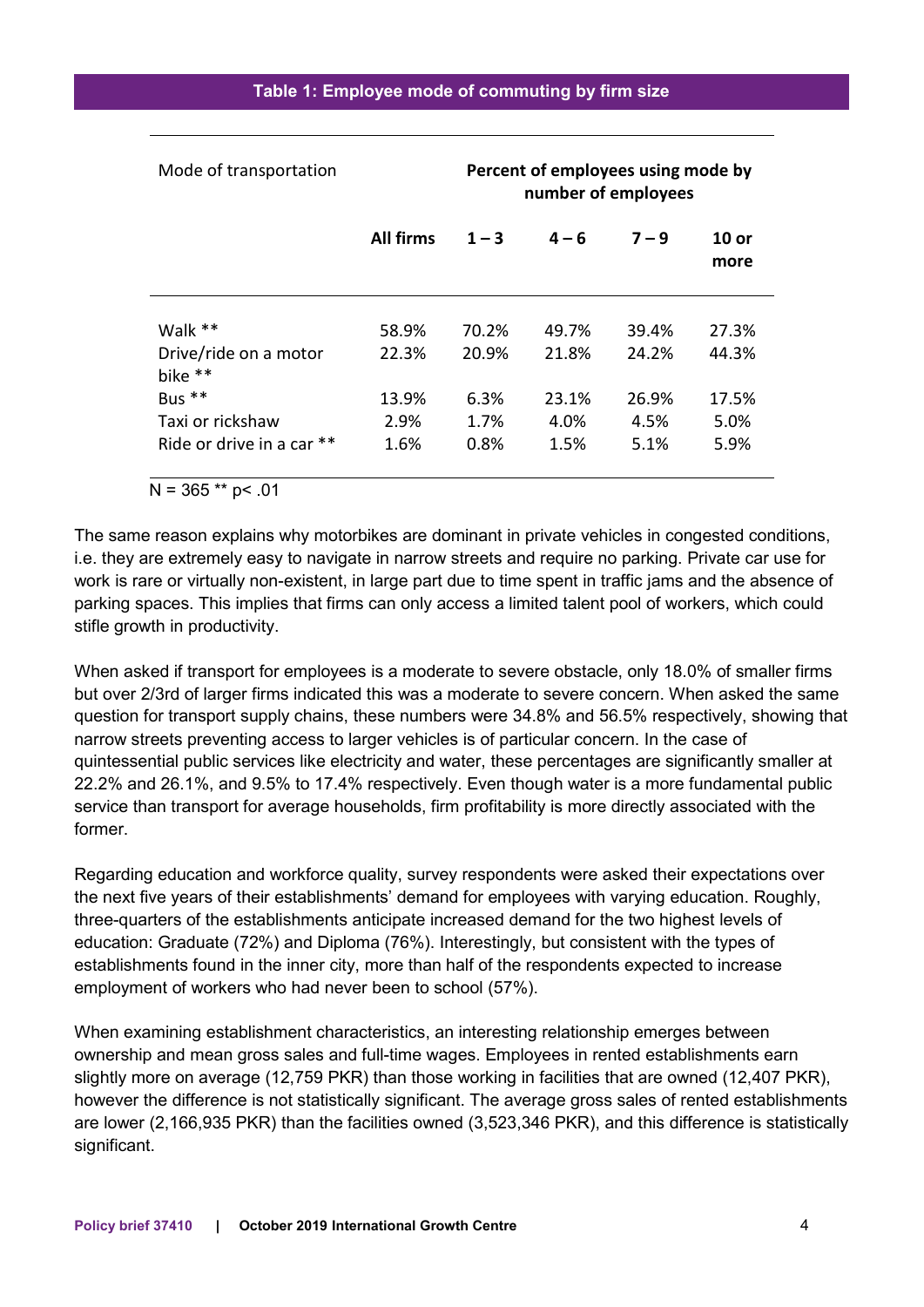#### **Figure 2: Projected demand for employers by level of education**



The survey results also demonstrated how sales, wages and rent vary with firm size. Average gross sales are lowest in establishments with three or fewer employees, but the average sales per worker are highest in the same firms. Furthermore, wages are lowest in the smallest of firms and highest among those with ten or more employees. Average rents are also lower for small establishments than for larger establishments, but once firm size is considered, the average rent per worker is lowest among the larger firms. If these pilot findings prove to be robust with a larger sample and less missing data, then it appears that economic gains could be found by focusing on worker productivity in firms with ten or more employees.

## **Policy recommendations**

- Improving the quality of public service delivery. The relatively poor state of public service delivery indicates a strong sense among business owners that government's services are grossly inadequate. This may in part be contributing to informality in the economy since the business community is unclear on what value, if any, their tax payments would bring back to them.
- **Public investment in urban infrastructure and transportation.** The walled city's highly congested built environment significantly increases the difficulty level of retrofitting urban infrastructure like piped water service or a new road. This is partly responsible for the arguably inadequate level and quality of municipal services, however, not including fundamental human capital developing sectors like health and education. In addition, the city's public transport system is practically dysfunctional and mostly inadequate for meeting the needs of workers, clients and business owners alike.
- **Encouraging youth population to pursue further education.** There is an indication of demand for workers with higher levels of education, so young people ought to be encouraged to pursue further education. Moreover, the projected increase in demand among half of the establishments for workers with no schooling means that even the least educated workers are likely still able to find employment in the next five years.